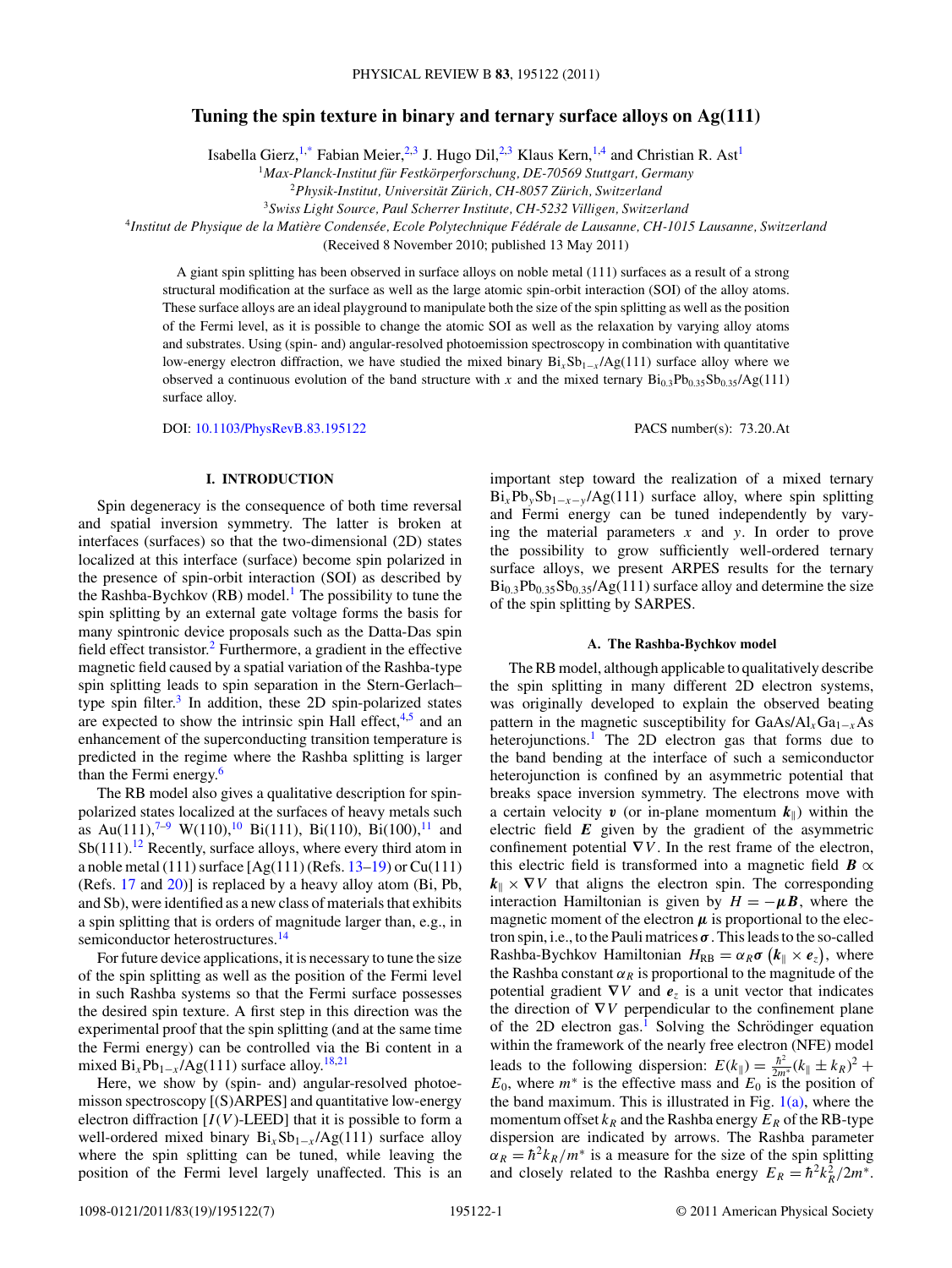<span id="page-1-0"></span>

FIG. 1. (Color online) (a) Characteristic dispersion of the 2D quasi-free-electron gas with RB-type spin-orbit interaction. (b) Surface alloys on noble metal (111) surfaces form a  $(\sqrt{3} \times \sqrt{3})R30^\circ$ reconstruction where every third substrate atom (gray) in the topmost layer is replaced by an alloy atom (red, dark gray). The alloy atoms relax outward by an amount  $\Delta z$ .

The two parabolas are completely spin polarized, with the spin orientation perpendicular to both  $k_{\parallel}$  and  $\nabla V$ . As  $\nabla V$  lies along the surface normal in the framework of the RB model, the spin polarization is completely in plane and parallel to the circular constant energy contours.

The RB model was also successfully applied to qualitatively describe the spin-split dispersion on different noble metal surfaces such as, e.g., the surface state on  $Au(111)$ .<sup>7</sup> However, an estimation of the Rashba constant  $\alpha_R$  based on the magnitude of the potential gradient at the surface in the NFE model is orders of magnitude too small. $22,23$  This problem is solved by a simple nearest-neighbor tight-binding model where the inversion asymmetry perpendicular to the confinement plane is mimicked by a nonzero overlap between  $p_{x,y}$  and  $p_z$  orbitals on neighboring atoms given by the asymmetry parameter  $\gamma$ <sup>[22](#page-6-0)</sup> In this case, the Rashba constant  $\alpha_R$  was found to be proportional to the product of the atomic spin-orbit coupling strength  $\alpha$  and the asymmetry parameter  $\gamma$ . Recent firstprinciples calculations investigated the microscopic origin of the RB-type spin splitting at surfaces. $^{24}$  It was found that the potential gradient at the crystal surface leads to an asymmetric charge distribution in the vicinity of the nuclei, which can be characterized by the mixing of *l* and  $(l \pm 1)$  components in the surface-state wave function. Furthermore, the authors come to a conclusion similar to the one in Ref. [22](#page-6-0) in the sense that the essential contribution to the RB-type spin splitting comes from regions close to the atomic cores.

# **B. Surface alloys on Ag(111)**

Surface alloys such as (Bi,Pb,Sb)/Ag(111) exhibit a giant spin splitting that is orders of magnitude larger than the spin splitting of the pristine  $Ag(111)$  surface. The most obvious reason for the considerable increase in spin splitting upon formation of the surface alloy is the fact that every third atom of the Ag(111) surface is replaced by a heavy alloy atom (Bi, Pb, Sb), which increases the atomic contribution to the spin splitting *α*. Furthermore, in contrast to the clean (111) substrate, the surface alloy is corrugated due to the outward relaxation  $\Delta z$  of the alloy atoms [see Fig. 1(b)]. The influence of this outward relaxation on the size of the spin splitting has been addressed by first-principles calculations, which predicted that an increasing outward relaxation of the Bi atoms in the Bi/Ag(111) surface alloy increases the  $p_{x,y}$ contribution to the otherwise  $sp<sub>z</sub>$  surface state and the spin splitting.<sup>[25](#page-6-0)</sup> These findings have been confirmed experimentally in Ref. [26.](#page-6-0)

The connection between  $p_{x,y}$  admixture to the surface state due to the outward relaxation of the alloy atom and an increased spin splitting can be understood as follows. Calculations based on the NFE model have shown that an additional in-plane asymmetry of the potential increases the size of the spin splitting considerably.<sup>[27](#page-6-0)</sup> In the case of the surface alloys on Ag(111), this in-plane inversion asymmetry is given by the threefold rotational symmetry of the Ag(111) substrate. Upon increasing the outward relaxation of the alloy atom, the  $p_{x,y}$  component of the surface-state wave function increases. As  $p_{x,y}$  orbitals lie in the plane of the surface, they are particularly sensitive to the in-plane inversion asymmetry caused by the Ag(111) substrate, which results in a considerable enhancement of the spin splitting in surface alloys.

The characteristic parameters for the lower  $sp<sub>z</sub>$  band for the three surface alloys (Bi, Pb, Sb)/Ag(111) are summarized in Table I. The Rashba constant  $\alpha_R$  increases from Sb via Pb to Bi with increasing mass and increasing outward relaxation  $\Delta z$  of the alloy atom. As Bi and Sb have the same number of valence electrons, i.e., they are isoelectronic, the band maximum  $E_0$  is located at a similar energetic position in the occupied states for the Bi/Ag(111) and the Sb/Ag(111) surface alloys. Pb, however, has one valence electron less than both Bi and Sb. Therefore, the band maximum of the  $sp<sub>z</sub>$  state is in the unoccupied states. All the  $sp<sub>z</sub>$  states have negative effective masses ranging from  $-0.10m_e$  for Sb/Ag(111) to  $-0.35m_e$ for Bi/Ag(111), where  $m_e$  is the free electron mass.

Mixing Bi and Pb in a binary  $Bi_xPb_{1-x}/Ag(111)$  surface alloy leads to a continuous evolution of the characteristic parameters of the *spz* surface-state dispersion with Bi content

TABLE I. Characteristic parameters for the different surface alloys on Ag(111) and the Ag(111) substrate.

|            | $\alpha_R$                  | $K_{R}$                  | $E_0$       | $m^*$       | $\alpha$          | $\Delta z$           | Reference      |
|------------|-----------------------------|--------------------------|-------------|-------------|-------------------|----------------------|----------------|
| Bi/Ag(111) | $3.2 \text{ eV} \text{ Å}$  | $0.13 \text{ Å}^{-1}$    | $-0.135$ eV | $-0.31 m_e$ | $1.25 \text{ eV}$ | $0.65$ Å             | 14.15.26.28    |
| Pb/Ag(111) | $1.52 \text{ eV} \text{ Å}$ | $0.03 \text{ Å}^{-1}$    | $+0.654$ eV | $-0.15 m_e$ | $0.91 \text{ eV}$ | $0.46$ Å             | 13.15.26.28    |
| Sb/Ag(111) | $0.38$ eV Å                 | $0.005 \text{ Å}^{-1}$   | $-0.28$ eV  | $-0.10 m_e$ | $0.40 \text{ eV}$ | $0.10\,\mathrm{\AA}$ | 16, 19, 26, 28 |
| Ag(111)    | $0.013$ eV Å                | $0.0007$ Å <sup>-1</sup> | $-0.063$ eV | $+0.40 m_e$ | $0.11 \text{ eV}$ | $0.00\,\mathrm{\AA}$ | 8.24.29        |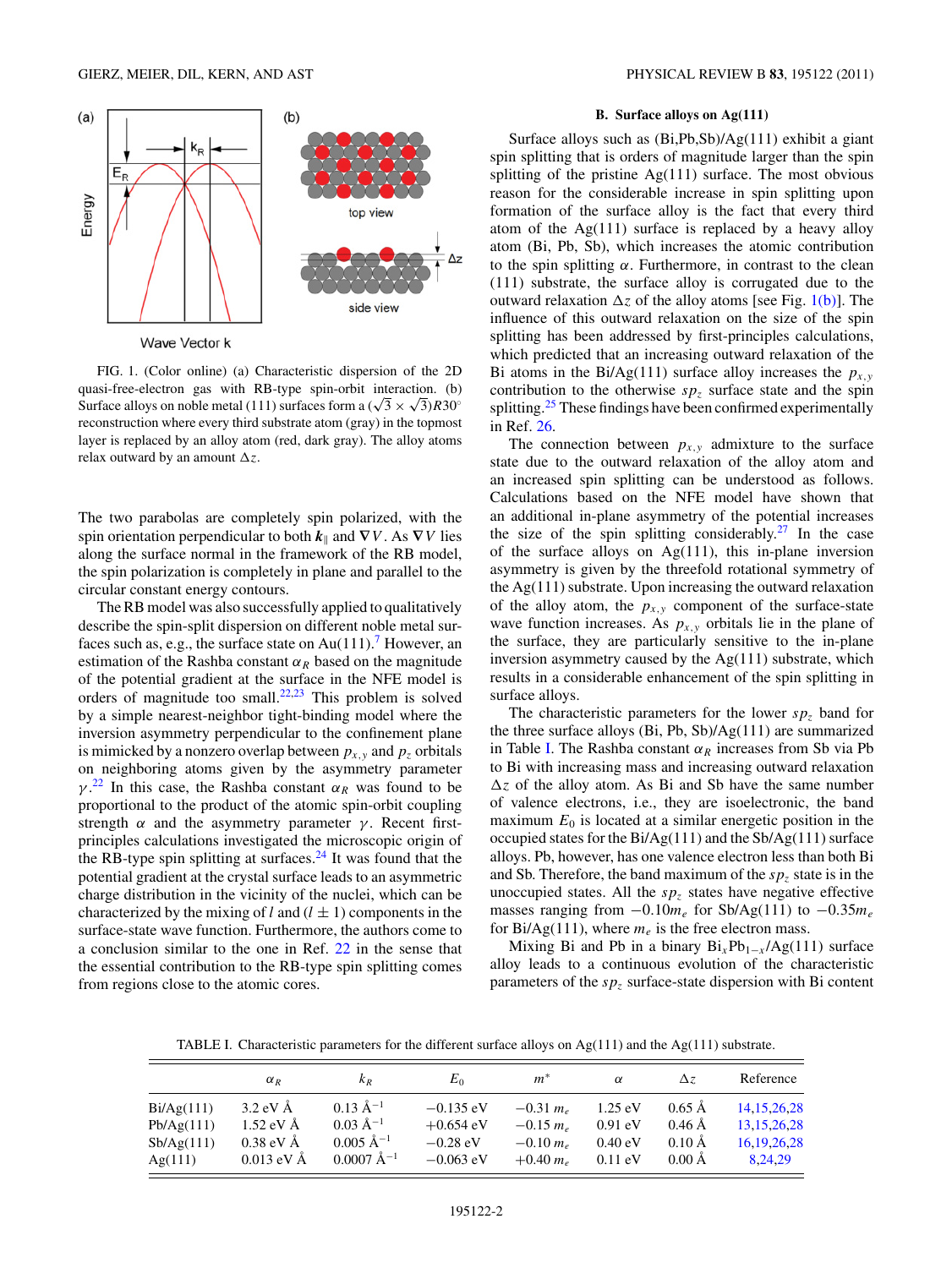$x$ <sup>[18,](#page-5-0)[21](#page-6-0)</sup> The spin splitting  $k_R$  increases with increasing Bi content accompanied by a downward shift of the band maximum into the occupied states. Bi and Sb, on the other hand, are isoelectronic, i.e., mixing Bi and Sb in a binary  $Bi<sub>x</sub> Sb<sub>1-x</sub>/Ag(111)$  surface alloy would offer the possibility to tune the size of the spin splitting without changing the Fermi level. However, the Sb/Ag(111) surface alloy forms with either face-centered-cubic (fcc) or hexagonally closed-packed (hcp) top-layer stacking depending on the growth conditions,  $26,30,31$ whereas  $Bi/Ag(111)$  as well as  $Pb/Ag(111)$  always form with fcc top-layer stacking. Therefore, it is not *a priori* clear whether a well-ordered  $Bi_xSb_{1-x}/Ag(111)$  surface alloy can be formed.

## **II. EXPERIMENTS**

#### **A. Mixed binary Bi***x***Sb1−***<sup>x</sup>* **/Ag(111) surface alloy**

All experiments were performed in ultrahigh vacuum with a base pressure of  $1 \times 10^{-10}$  mbar. The ARPES experiments were done with a SPECS Phoibos 150 hemispherical analyzer with an energy resolution of 10 meV and monochromatized He I radiation at  $hv = 21.2$  eV. For the LEED measurements, an ErLEED 1000-A was used. ARPES and LEED experiments were performed at liquid-nitrogen temperature.

The spin splitting of the  $sp_z$  surface state in Sb/Ag(111) is smaller than the linewidth of the bands, which prevents its investigation by conventional spin-integrated ARPES.<sup>16</sup> The discrimination of the two bands, however, can be achieved by spin-resolved ARPES (SARPES), where the spin polarization *P* of the photoelectrons is measured in addition to their kinetic energy and the emission angle. $32$  Due to the low efficiency of present Mott detectors, SARPES measurements are very time consuming and are therefore usually restricted to single spin-resolved momentum distribution curves (MDCs). The intensities for spin-up (spin-down) electrons  $I^{\uparrow} (I^{\downarrow})$ are obtained from the measured spin-integrated intensity *I*<sub>tot</sub> according to  $I^{\uparrow} = (1 + P)I_{\text{tot}}/2$  and  $I^{\downarrow} = (1 - P)I_{\text{tot}}/2$ . Assuming a parabolic dispersion, the Rashba splitting  $k_R$  is then given by  $k_R = \Delta k/2$ , where  $\Delta k$  is the  $k_{\parallel}$  distance of the maxima in  $I^{\dagger}$  and  $I^{\dagger}$ . Note that  $k_R \neq \Delta k/2$  if the dispersion of the bands is not completely parabolic.

SARPES experiments were performed at the Surface and Interface spectroscopy beamline at the Swiss Light Source of the Paul Scherrer Institute using the COPHEE spectrometer.<sup>33</sup> This spectrometer is equipped with two orthogonal Mott polarimeters, which can measure the spin expectation value for an arbitrary state in reciprocal space. The energy and angular resolution are 80 meV and 4◦, respectively. The data were obtained using synchrotron radiation of 24 eV at room temperature.

The Ag(111) substrate was cleaned using several sputtering-annealing cycles (sputtering with 1 keV Ar ions at an Ar pressure of  $1 \times 10^{-6}$  mbar followed by annealing at 530  $\degree$ C). Cleanliness was controlled with x-ray photoemission spectroscopy (XPS). In addition, the surface state of clean Ag(111) was monitored with ARPES. For the preparation of the mixed  $Bi_xSb_{1-x}/Ag(111)$  surface alloy for the ARPES experiments, Sb and Bi were successively deposited on the Ag(111) substrate using a commercial electron beam evaporator. The substrate temperature was 250 ◦C during Sb deposition. For the subsequent Bi deposition, the substrate temperature was reduced to 150 ◦C. For the SARPES experiments, Bi and Sb were deposited simultaneously. After deposition, the LEED pattern showed a sharp  $(\sqrt{3} \times \sqrt{3})R30^\circ$ structure.

To prepare the ternary surface alloy  $Bi_xPb_ySb_{1-x-y}/Ag(111)$ , Sb was deposited first with the sample at  $200 °C$  and then Bi and Pb were simultaneously deposited at 150 ◦C. The LEED pattern of the ternary surface alloy showed a spot broadening, which we attribute to a larger disorder.

The Bi, Sb, and Pb coverage was determined by analyzing the integrated intensity of the respective core levels, measured with XPS.

## **III. RESULTS AND DISCUSSION**

Figure  $2(a)$  shows the evolution of the surface-state band structure for the mixed binary alloys  $Bi_xSb_{1-x}/Ag(111)$  as a function of Bi content *x* measured with ARPES. The dispersion of the  $sp<sub>z</sub>$  surface state evolves continuously between  $x = 0$  and 1. Around  $x = 0.5$ , the linewidth of the bands increases considerably, which we attribute mainly to disorder (details see below). The position of the lower  $sp<sub>z</sub>$ band was determined by fitting MDCs with a Lorentzian and a constant background. The resulting band dispersion  $E(k)$  was then fitted by parabolas to determine the characteristic Rashba parameters. The continuous evolution of momentum offset  $k_R$ , Rashba constant  $\alpha_R$ , band maximum  $E_0$ , and effective mass  $m^*$ with increasing Bi content  $x$  is shown in Fig. [2\(b\).](#page-3-0) The Rashba parameter  $\alpha_R$  has been calculated from the experimentally determined momentum offset and effective mass.

The continuous evolution of  $k_R$ ,  $m^*$ , and  $\alpha_R$  as a function of Bi content  $x$  is in good agreement with recent first-principles calculations. $34$  It is well known that the magnitude of the potential gradient **∇***V* at the surface cannot account for experimentally observed spin splittings. Furthermore, we do not expect significant changes of the surface potential gradient **∇***V* with Bi content *x*. Therefore, we attribute the increase of the Rashba constant  $\alpha_R$  upon increasing Bi content *x* to the simultaneous increase in atomic SOI and outward relaxation  $\Delta z$ . In order to model mixed binary and ternary surface alloys, one may assume that the chemical and structural differences between the different alloy atoms can be taken into account by creating an artificial alloy atom, the properties (atomic spin-orbit interaction  $\alpha$  and outward relaxation  $\Delta z$ ) of which are a linear interpolation between the properties of Bi, Pb, and Sb, taken as a concentration-weighted average.<sup>34</sup> The excellent agreement between these calculations and our experimental results is an indication that this approach is a valid approximation for the description of mixed surface alloys, although, in real samples, the alloy atoms are expected to keep their individual properties.

While  $k_R$ ,  $m^*$ , and  $\alpha_R$  continuously increase with *x*, the band maximum  $E_0$  reaches a maximum at about  $x \approx 0.63$ and then decreases again. Figure  $3(a)$  shows a more detailed analysis of the shift of the band maximum as a function of Bi content *x*. Intuitively, one might expect the band maximum to shift linearly with Bi content *x*. This is indicated by the black dashed line in Fig.  $3(a)$ . On top of this linear increase, we find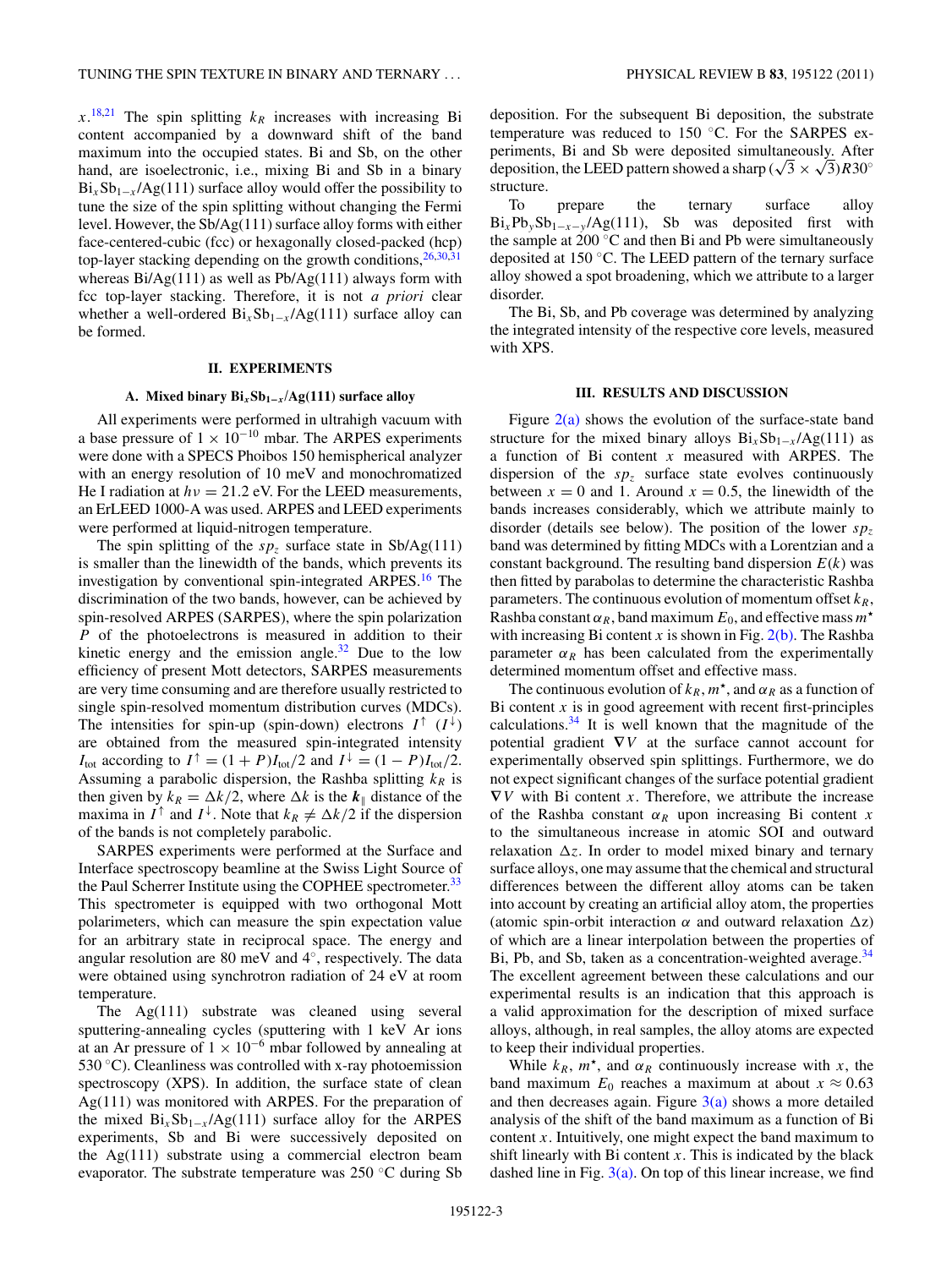<span id="page-3-0"></span>

FIG. 2. (Color online) Experimental photoemission from  $Bi_xSb_{1-x}/Ag(111)$ . The evolution of the  $s_{2x}$  surface-state dispersion is shown as a function of Bi content *x* on a linear gray scale with black (white) corresponding to high (low) photocurrents (a). From parabolic fits to the data [solid lines in (a)], the characteristic parameters of the Rashba model (momentum offset  $k_R$ , effective mass  $m^*$ , Rashba constant  $\alpha_R$ , and band maximum *E*0) have been determined (b). Red dots and green triangles were obtained by spin-integrated and spin-resolved ARPES, respectively. Solid lines are guides to the eye.

a parabolic contribution [continuous black line in Fig.  $3(a)$ ] with a maximum at  $x \approx 0.5$ . The sum of the linear and the parabolic contribution results in a good fit of the experimental data points [gray line in Fig.  $3(a)$ ]. Note that the maximum of this fit is situated at  $x = 0.63$  instead of  $x = 0.5$ .



FIG. 3. (Color online) Panel (a) presents a more detailed analysis of the behavior of the band maximum  $E_0$  as a function of Bi content *x*. On top of the expected linear increase (black dashed line), we find a parabolic contribution (continuous black line) with a maximum at  $x \approx 0.5$ . The blue (gray) line represents the sum of linear and parabolic contribution and nicely fits the experimental data points (red dots). Panel (b) shows the full width at half maximum (FWHM) of the *spz* band at an initial state energy of −0*.*8 eV as a function of *x*. Both the parabolic contribution to position of  $E_0$  as well as the linewidth exhibit a clear maximum around  $x = 0.5$ .

Interestingly, the parabolic contribution to the shift of the band maximum  $E_0$  correlates well with the behavior of the full width at half maximum (FWHM) of the  $sp<sub>z</sub>$  band. Figure 3(b) shows the FWHM of the  $sp_z$  band at  $E - E_F =$ −0*.*8 eV as a function of Bi content *x*, clearly revealing a maximum of the linewidth at  $x \approx 0.5$ . It is known that  $E_0$ depends on the outward relaxation of the Bi and Sb atoms.<sup>25</sup> However, it is unlikely that the outward relaxation of the alloy atoms in the mixed  $Bi_xSb_{1-x}/Ag(111)$  surface alloy is larger than in the pure Bi/Ag(111) surface alloy. As both the parabolic contribution to the band maximum  $E_0$  as well as the linewidth show a maximum at  $x \approx 0.5$ , we attribute the maximum of  $E_0$ to disorder.

From the experiments presented in this paper, it is difficult to deduce the exact nature of this disorder. One possible candidate is chemical disorder caused by the mixing of different alloy atoms. A second possibility is structural disorder due to the difference in outward relaxation between Bi and Sb atoms. For a better understanding, further investigations with, e.g., scanning tunneling microscopy are necessary, which go beyond the scope of this paper.

For small Bi contents  $x$ , the spin splitting of the  $sp<sub>z</sub>$  surface state of  $Bi_xSb_{1-x}/Ag(111)$  is comparable to the linewidth of the bands. This limits the accuracy of the values for the spin splitting obtained by conventional spin-integrated ARPES. To overcome this problem, Fig. [4](#page-4-0) shows spin-resolved MDCs recorded at an initial-state energy of −0.6 eV as a function of Bi content *x* for the mixed  $\text{Bi}_x \text{Sb}_{1-x}/\text{Ag}(111)$  surface alloy. The SARPES-derived momentum offset  $\Delta k/2$  is included in Fig. 2(b) (green triangles).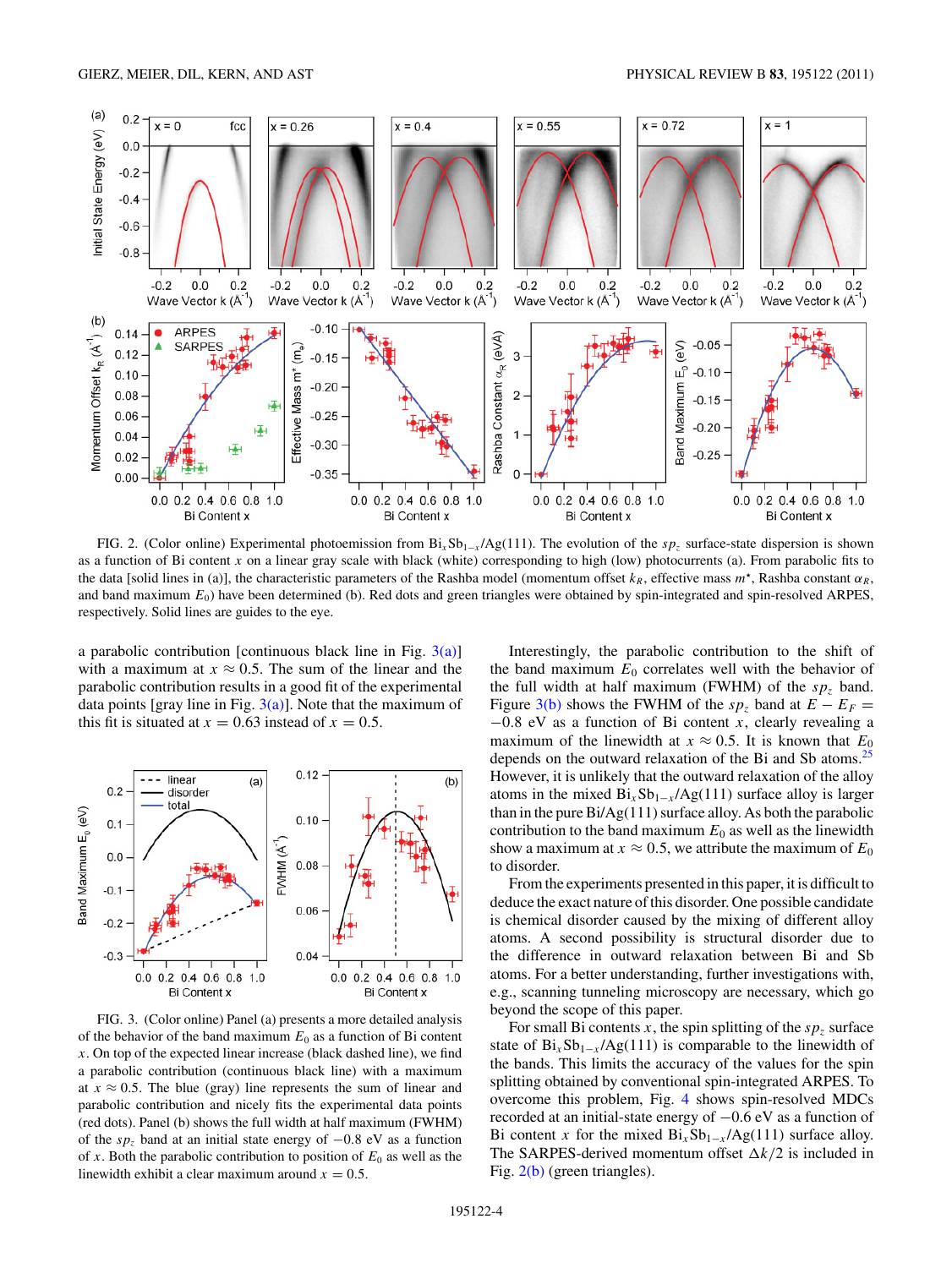<span id="page-4-0"></span>

FIG. 4. (Color online) Spin-resolved photoemission from the mixed Bi<sub>x</sub>Sb<sub>1−*x*</sub> /Ag(111) surface alloy. Intensities *I*<sup>↑</sup> (red triangles pointing upward) and  $I^{\downarrow}$  (blue triangles pointing downward) (a) and spin-polarization (b) of momentum distribution curves from  $Bi<sub>x</sub> Sb<sub>1-x</sub>/Ag(111)$  at an initial-state energy of  $-0.6$  eV as a function of Bi content *x*.

For a Bi content  $x \gtrsim 0.3$ , the  $sp_z$  band is not parabolic any longer because it hybridizes with the upper  $p_{xy}$  band. In this case, the values for  $k_R$  as determined by ARPES and  $\Delta k/2$  as determined by SARPES deviate systematically. Nevertheless, the discrepancy for low values of  $x$ , where the dispersion is expected to be parabolic, is unexpectedly large. Although we cannot fully explain this discrepancy, we want to point out that, for small *x*, a determination of  $k_R$  with conventional spinintegrated ARPES is difficult for several reasons. First, the size of the spin splitting is comparable to the linewidth of the bands, so the two spin-polarized parabolas cannot be properly resolved. Second, the photoemission intensity of the  $sp<sub>z</sub>$  state for small *x* is suppressed for  $k > 0$  at  $hv = 21.2$  eV [see Fig.  $2(a)$ ] due to photoemission matrix element effects, so only part of the bands are available for the fitting procedure described above, which limits the accuracy of the fits. However, the main trend, a continuous increase of the spin splitting with Bi content *x*, is clearly reproduced by the SARPES data.

A more elaborate analysis of the spin-resolved data allows us to determine all three components of the photoelectron spin polarization as explained in Ref.  $35$ . For small *x*, when the spin splitting is comparable to the momentum broadening, a spinstate interference in the photoemission process is observed in the region where states with orthogonal spinors overlap. This effect creates an artificial out-of-plane spin polarization that does not reflect the spin polarization of the initial state.<sup>[19](#page-5-0)</sup> However, this spin-state interference only takes place for small *x* and can be well separated from the spin polarization resulting from the Rashba effect. We find that, in contrast to the size of the spin splitting, the spin direction of the initial state does not depend significantly on *x*, in agreement with previous results.[18](#page-5-0)

The  $(\sqrt{3} \times \sqrt{3})R30^\circ$  phase of Sb/Ag(111) can be formed with either fcc or hcp top-layer stacking.<sup>[26,30,31](#page-6-0)</sup> The faulted hcp top-layer stacking of the Sb/Ag(111) surface alloy is



FIG. 5. (Color online) Low-energy electron diffraction from mixed Bi<sub>x</sub>Sb<sub>1−*x*</sub> /Ag(111) surface alloys. The *I*(*V*) spectra represent the integrated intensities of the (a) (1,0), (b) (0,1), and (c)  $(1/\sqrt{3})$ ,  $1/\sqrt{3}$ ) spots versus electron energy. The spectra evolve continuously between  $x = 0$  and 1. To exclude a possible hcp top-layer stacking, spectra for hcp-stacked Sb/Ag(111) are displayed for comparison (bottom).

accompanied by the presence of subsurface stacking faults in the Ag substrate caused by Sb diffusion into the bulk. $30 \text{ In}$ experiment, the top-layer stacking can be controlled by tuning the energy of the deposited Sb ions during Sb deposition with an electron beam evaporator. The Sb/Ag(111) surface alloys with fcc and hcp top-layer stacking, respectively, can easily be identified with the help of  $I(V)$ -LEED measurements, where the intensity *I* of a particular diffraction spot is measured as a function of the kinetic energy of the incident electrons, which is controlled by the acceleration voltage *V* . [26](#page-6-0)

In order to determine the top-layer stacking for the mixed  $Bi<sub>x</sub>Sb<sub>1-x</sub>/Ag(111)$  surface alloy, we investigated the surface structure with  $I(V)$ -LEED (Fig. 5). The  $I(V)$ -LEED spectra were averaged over equivalent spots and smoothed (further details are given in Ref. [26\)](#page-6-0). They evolve continuously between the pure Bi/Ag(111) surface alloy (spectra for  $x = 1$  in Fig. 5) and the pure Sb/Ag(111) surface alloy with fcc top-layer stacking [spectra for  $x = 0$  (fcc)]. For comparison, the  $I(V)$  spectra for the Sb/Ag(111) surface alloy with hcp top-layer stacking are also shown [spectra for  $x = 0$  (hcp)]. As these spectra clearly differ from those for the mixed  $\text{Bi}_x \text{Sb}_{1-x}/\text{Ag}(111)$ surface alloy, we conclude that it forms with fcc top-layer stacking even if Sb ions are deposited at sufficiently high energies to form an hcp-stacked surface alloy.

## A. Ternary surface alloy  $\text{Bi}_x \text{Pb}_y \text{Sb}_{1-x-y} / \text{Ag}(111)$

As was shown before, both  $Bi_xPb_{1-x}/Ag(111)$  and  $Bi<sub>x</sub> Sb<sub>1-x</sub>/Ag(111)$  can be formed and exhibit a well-defined band structure. While in the  $Bi_xPb_{1-x}/Ag(111)$  surface alloy, both the spin splitting and the Fermi level change as a function of  $x$ , it is possible to change the spin splitting while leaving the Fermi level largely unaffected in the corresponding  $Bi<sub>x</sub> Sb<sub>1-x</sub>/Ag(111)$  surface alloy. As transport properties are determined by the spin texture of the Fermi surface, it is important to tune both the position of the Fermi level as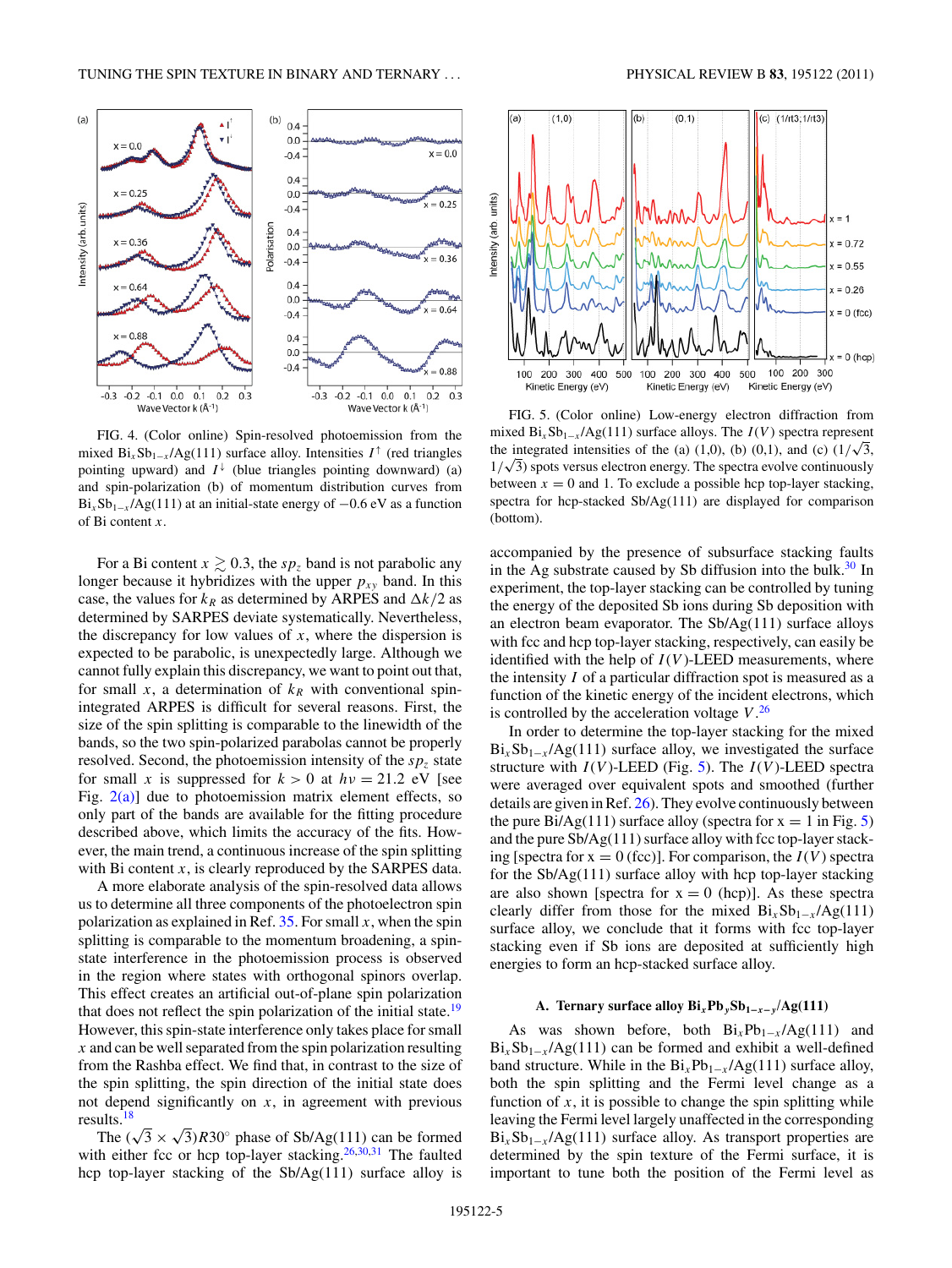<span id="page-5-0"></span>

FIG. 6. (Color online) Spin-resolved photoemission from the ternary  $Bi_{0.3}Pb_{0.35}Sb_{0.35}/Ag(111)$  surface alloy. (a) Surface-state dispersion around  $\bar{\Gamma}$ . Solid lines are guides to the eye. The difference in intensity distribution across the band structure as compared to Fig. [2\(a\)](#page-3-0) is related to the different geometries of the two ARPES setups. (b) Spin-resolved intensities  $I^{\uparrow}$  and  $I^{\downarrow}$  and spin polarization *P* measured at an initial-state energy of −0.75 eV. The spin splitting of the *spz* surface state is clearly resolved.

well as the size of the spin splitting independently. According to theoretical predictions, this can be achieved in a ternary  $Bi_xPb_ySb_{1-x-y}/Ag(111)$  surface alloy as follows.<sup>[34](#page-6-0)</sup> In order to increase  $k_R$ , one has to add heavy elements with large outward relaxation (i.e., Bi, Pb). For a modification of  $E_F$ ,  $Bi_xSb_{1-x}$ should be mixed with Pb.

Figure  $6(a)$  shows the surface-state band structure for a mixed ternary surface alloy with  $(x, y, z = 1 - x - y)$  $= (0.3, 0.35, 0.35)$ . The linewidth is significantly increased as compared to those for the mixed binary surface alloys. The ARPES measurements in Fig.  $6(a)$  were done using the COPHEE spectrometer with a reduced angular resolution as compared to the setup used for the ARPES data in Fig. [2.](#page-3-0) An additional increase in linewidth is caused by the intermixing of three elements (instead of two) and by a (probably) not optimized sample preparation. Despite the large linewidth, the spin splitting  $(\Delta k/2 = 0.019 \text{ Å}^{-1})$  can still be clearly resolved with SARPES, as shown in Fig.  $6(b)$ .

## **IV. CONCLUSIONS**

We have shown that it is possible to form the mixed binary  $Bi_xSb_{1-x}/Ag(111)$  surface alloy despite the fcc and hcp top-layer stacking of Sb/Ag(111). Furthermore, *I* (*V* )- LEED experiments revealed that the mixed  $\text{Bi}_x \text{Sb}_{1-x} / \text{Ag}(111)$ surface alloy always forms with fcc top-layer stacking. ARPES and SARPES measurements show a continuous evolution of the band structure with Bi content *x*. The results on the mixed ternary surface alloy  $Bi_{0,3}Pb_{0,35}Sb_{0,35}/Ag(111)$  show that ternary alloys can be formed and exhibit a reasonably welldefined band structure. Our findings indicate the possibility to form ternary surface alloys with arbitrary compositions that allow us to tune the spin splitting as well as the Fermi energy independently and continuously over a broad range of values.

Following this idea, the situation where the Fermi level lies between the band maximum and the crossing point of the two parabolas is particularly interesting: in this regime, the spins on the two circular Fermi surfaces rotate in the same direction and the density of states shows quasi-one-dimensional behavior.<sup>15</sup> In this case, the Rashba energy becomes the dominating energy scale and an increase of the transition temperature into a superconducting state is expected. $6$  Furthermore, mixed surface alloys with a spatial variation of their chemical composition *x* create a gradient of the effective Rashba field that is a prerequisite for building a Stern-Gerlach spin filter. $3$ 

- \* Corresponding author: i.gierz@fkf.mpg.de
- 1Y. A. Bychkov and E. I. Rashba, Pis'ma Zh. Eksp. Teor. Fiz. **39**, 66 (1984) [JETP Lett. **39**, 78 (1984)].
- 2S. Datta and B. Das, [Appl. Phys. Lett.](http://dx.doi.org/10.1063/1.102730) **56**, 665 (1990).
- 3J. I. Ohe, M. Yamamoto, T. Ohtsuki, and J. Nitta, [Phys. Rev. B](http://dx.doi.org/10.1103/PhysRevB.72.041308) **72**, [041308\(R\) \(2005\).](http://dx.doi.org/10.1103/PhysRevB.72.041308)
- 4J. Sinova, D. Culcer, Q. Niu, N. A. Sinitsyn, T. Jungwirth, and A. H. MacDonald, Phys. Rev. Lett. **92**[, 126603 \(2004\).](http://dx.doi.org/10.1103/PhysRevLett.92.126603)
- 5J. Wunderlich, B. Kaestner, J. Sinova, and T. Jungwirth, [Phys. Rev.](http://dx.doi.org/10.1103/PhysRevLett.94.047204) Lett. **94**[, 047204 \(2005\).](http://dx.doi.org/10.1103/PhysRevLett.94.047204)
- 6E. Cappelluti, C. Grimaldi, and F. Marsiglio, [Phys. Rev. Lett.](http://dx.doi.org/10.1103/PhysRevLett.98.167002) **98**, [167002 \(2007\).](http://dx.doi.org/10.1103/PhysRevLett.98.167002)
- 7S. LaShell, B. A. McDougall, and E. Jensen, [Phys. Rev. Lett.](http://dx.doi.org/10.1103/PhysRevLett.77.3419) **77**, [3419 \(1996\).](http://dx.doi.org/10.1103/PhysRevLett.77.3419)
- <sup>8</sup>F. Reinert, G. Nicolay, S. Schmidt, D. Ehm, and S. Hüfner, *[Phys.](http://dx.doi.org/10.1103/PhysRevB.63.115415)* Rev. B **63**[, 115415 \(2001\).](http://dx.doi.org/10.1103/PhysRevB.63.115415)
- 9J. Henk, A. Ernst, and P. Bruno, Phys. Rev. B **68**[, 165416 \(2003\).](http://dx.doi.org/10.1103/PhysRevB.68.165416)
- 10E. Rotenberg, J. W. Chung, and S. D. Kevan, [Phys. Rev. Lett.](http://dx.doi.org/10.1103/PhysRevLett.82.4066) **82**, [4066 \(1999\).](http://dx.doi.org/10.1103/PhysRevLett.82.4066)
- 11Y. M. Koroteev, G. Bihlmayer, J. E. Gayone, E. V. Chulkov, S. Blügel, P. M. Echenique, and P. Hofmann, *[Phys. Rev. Lett.](http://dx.doi.org/10.1103/PhysRevLett.93.046403)* 93, [046403 \(2004\).](http://dx.doi.org/10.1103/PhysRevLett.93.046403)
- 12K. Sugawara, T. Sato, S. Souma, T. Takahashi, M. Arai, and T. Sasaki, Phys. Rev. Lett. **96**[, 046411 \(2006\).](http://dx.doi.org/10.1103/PhysRevLett.96.046411)
- <sup>13</sup>D. Pacilé, C. R. Ast, M. Papagno, C. Da Silva, L. Moreschini, M. Falub, A. P. Seitsonen, and M. Grioni, [Phys. Rev. B](http://dx.doi.org/10.1103/PhysRevB.73.245429) **73**, 245429 [\(2006\).](http://dx.doi.org/10.1103/PhysRevB.73.245429)
- <sup>14</sup>C. R. Ast, J. Henk, A. Ernst, L. Moreschini, M. C. Falub, D. Pacilé, P. Bruno, K. Kern, and M. Grioni, [Phys. Rev. Lett.](http://dx.doi.org/10.1103/PhysRevLett.98.186807) **98**, 186807 [\(2007\).](http://dx.doi.org/10.1103/PhysRevLett.98.186807)
- <sup>15</sup>C. R. Ast, G. Wittich, P. Wahl, R. Vogelgesang, D. Pacilé, M. C. Falub, L. Moreschini, M. Papagno, M. Grioni, and K. Kern, [Phys.](http://dx.doi.org/10.1103/PhysRevB.75.201401) Rev. B **75**[, 201401\(R\) \(2007\).](http://dx.doi.org/10.1103/PhysRevB.75.201401)
- 16L. Moreschini, A. Bendounan, I. Gierz, C. R. Ast, H. Mirhosseini, H. Höchst, K. Kern, J. Henk, A. Ernst, S. Ostanin, F. Reinert, and M. Grioni, Phys. Rev. B **79**[, 075424 \(2009\).](http://dx.doi.org/10.1103/PhysRevB.79.075424)
- 17H. Bentmann, F. Forster, G. Bihlmayer, E. V. Chulkov, L. Moreschini, M. Grioni, and F. Reinert, [Europhys. Lett.](http://dx.doi.org/10.1209/0295-5075/87/37003) **87**, 37003 [\(2009\).](http://dx.doi.org/10.1209/0295-5075/87/37003)
- <sup>18</sup>F. Meier, V. Petrov, S. Guerrero, C. Mudry, L. Patthey, J. Osterwalder, and J. H. Dil, Phys. Rev. B **79**[, 241408 \(2009\).](http://dx.doi.org/10.1103/PhysRevB.79.241408)
- <sup>19</sup>F. Meier, V. Petrov, H. Mirhosseini, L. Patthey, J. Henk, J. Osterwalder, and J. H. Dil, [J. Phys. Condens. Matter](http://dx.doi.org/10.1088/0953-8984/23/7/072207) **23**, 072207 [\(2011\).](http://dx.doi.org/10.1088/0953-8984/23/7/072207)